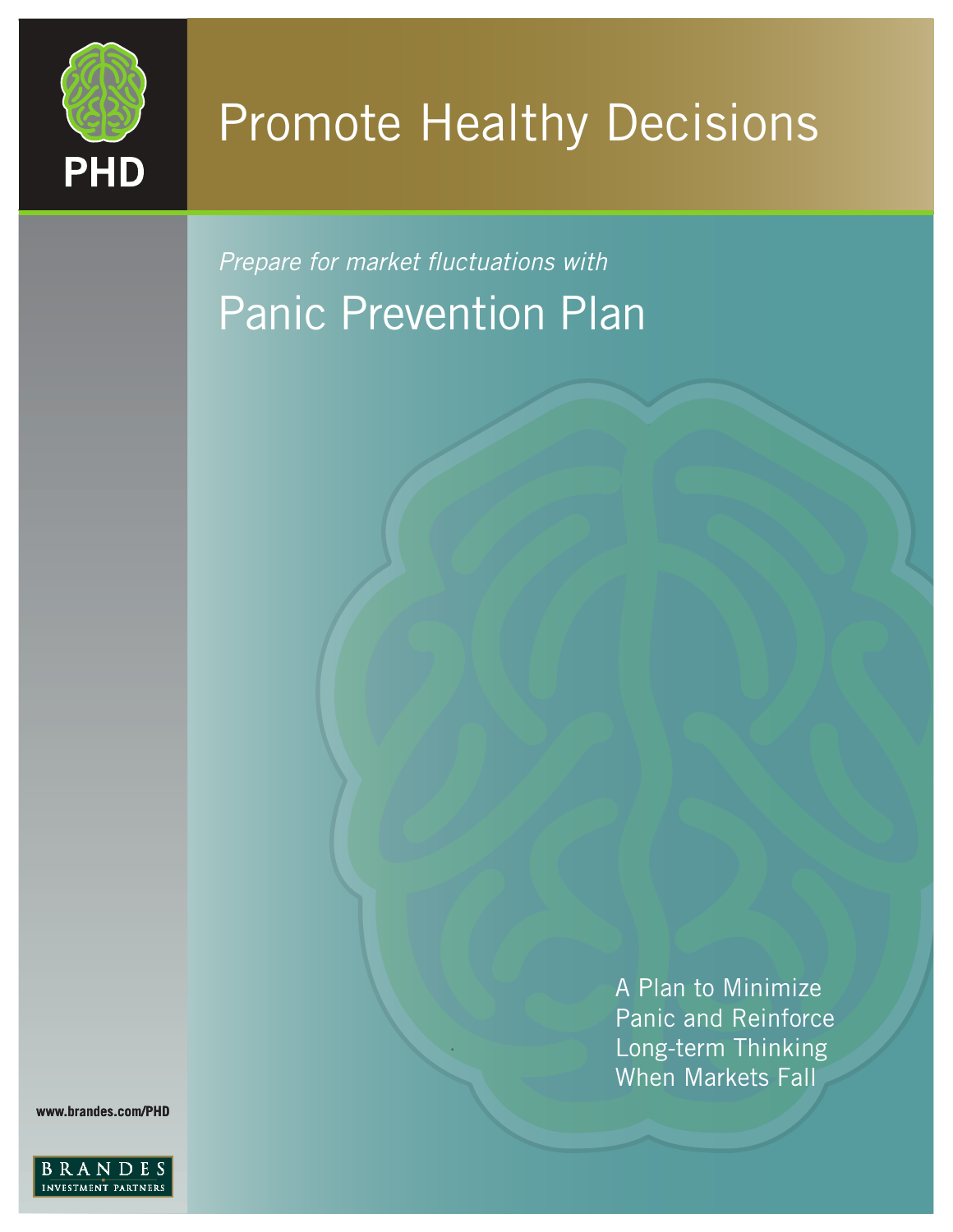

The greatest destroyer of wealth is short-term circumstances frightening people out of their long-term plans.

*When I experience stress that threatens to affect my long-term investment strategy, I will:*

| R |  |
|---|--|
|   |  |
|   |  |

**Crisis equals opportunity.** 

*When our investments decline we are going to take steps to take advantage of the current climate:*

| $\mathbf 0$           |                |           |      |
|-----------------------|----------------|-----------|------|
| 2                     |                |           |      |
| 3                     |                |           |      |
| $\blacktriangleright$ | CLIENT'S NAME  | SIGNATURE | DATE |
| $\blacktriangleright$ | ADVISOR'S NAME | SIGNATURE | DATE |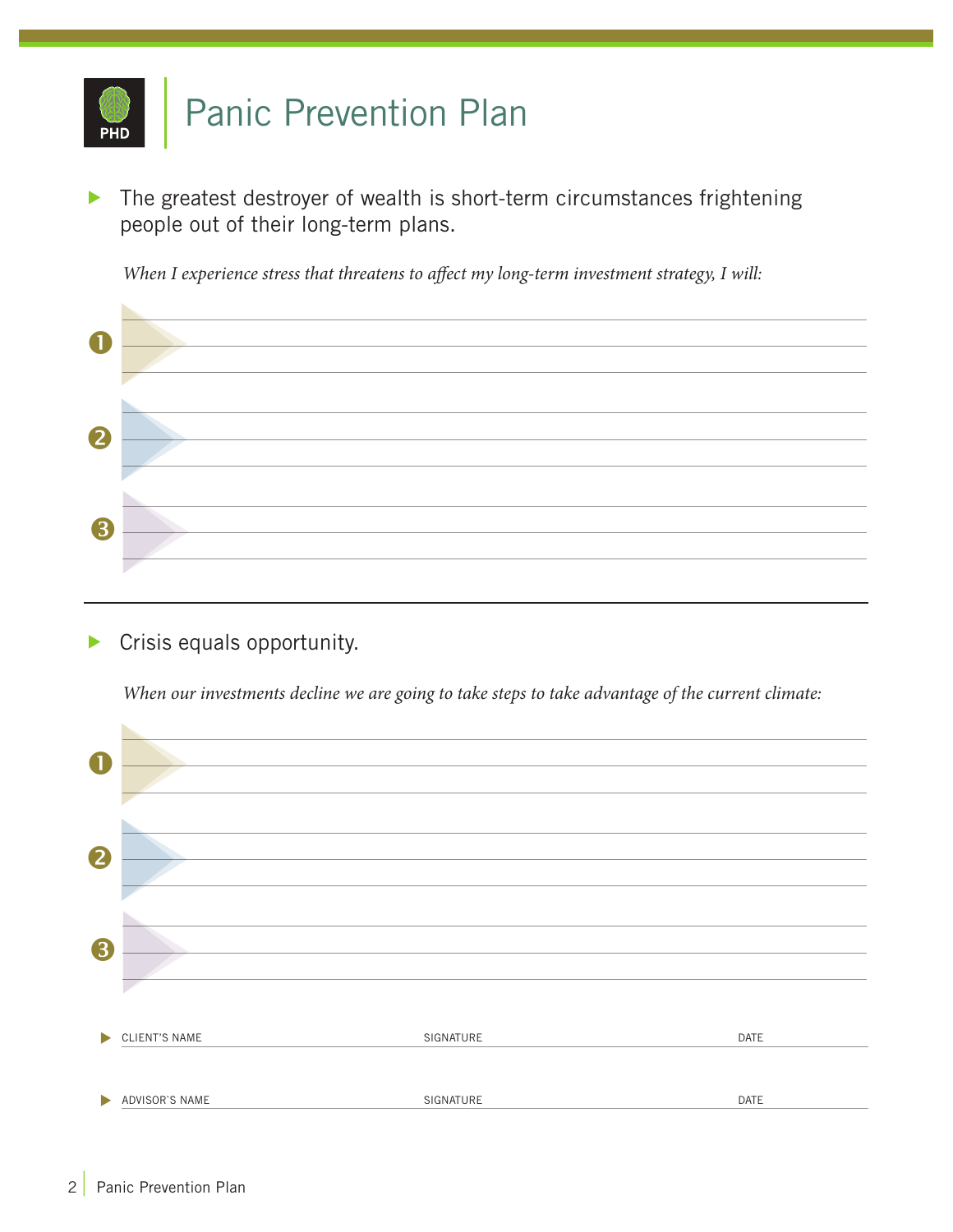Stress causes clients to make emotional (usually fear or panic based) decisions during difficult market periods—decisions that often come at the cost of long-term performance.

Behind stress there is usually fear—being afraid that something is going to happen. Fear can lead to panic. Panic can cause us to act irrationally and immediately.

*Fear* is being afraid of falling in the water. *Panic* is the feeling of drowning.

# The worst decisions, both by individuals and markets as a whole, come during panics.

How do we help clients overcome this? How do we make investing less stressful?

Make a *Panic Prevention Plan*. Engage the clients in the development of the plan (or contract). Have them sign the plan. Remind them of the plan when markets go awry and investors panic.

This Panic Prevention Plan can be effective because it:

- It prepares clients for the inevitable scary moments. This preparation is the primary means of preventing fear from turning into panic.  $\blacksquare$
- It helps clients recognize when they are feeling stress, and gives them techniques to reduce that stress to a manageable level. 2
- It contains actions that take advantage of market turmoil to actually improve long-term performance. 6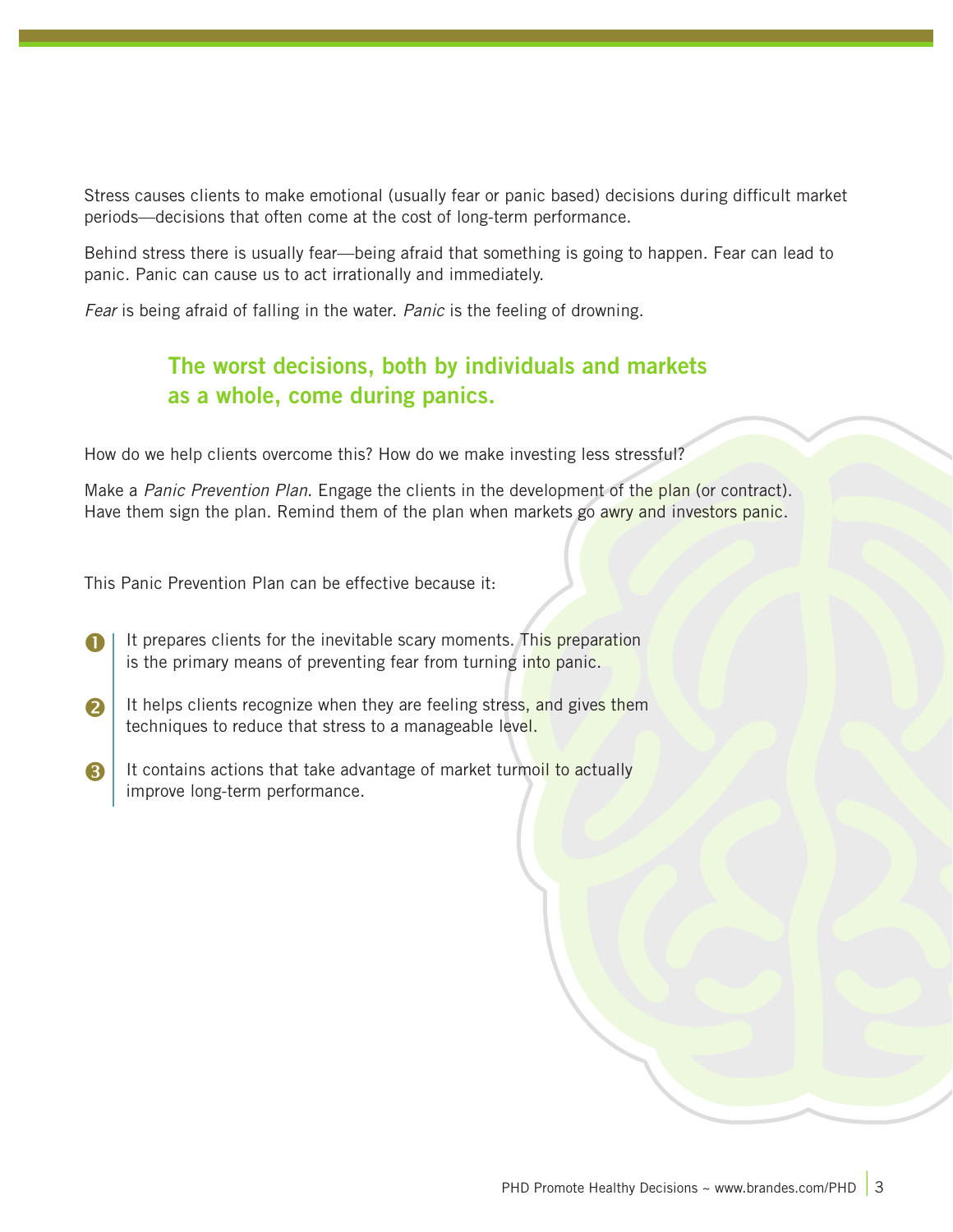# Five Steps to Implement the Plan

# $\triangleright$  STEP 1: Acknowledge the Bad Times

Review a growth chart of an investment. Point out the declines and what drove them during the past.

- Hypothesize about the future. Brainstorm a bit with the client. Discuss possible events that may drive future short-term declines. A list can include, but is not limited to:
	- Recession

 $\mathbf 0$ 

2

- Currency fluctuations
- Commodity/energy problems
- Investing style is out of favour • Commodity/energy problems<br>• Investing style is out of favour<br>• Health scares<br>• Natural disasters<br>• Natural disasters
- Health scares
- Terrorist attacks
- 

## STEP 2: Explain that Emotions can Cause Bad Decisions

Reacting to market declines with emotions is detrimental to long-term performance. Using this plan helps everyone maintain their composure when markets fall.

Persuade clients with a memorable phrase that reminds clients why most investors fail, such as:  $\sum$ 

- The greatest destroyer of wealth is when the short term scares you out your long-term plans.
- The four most dangerous words in investing are "This time it's different."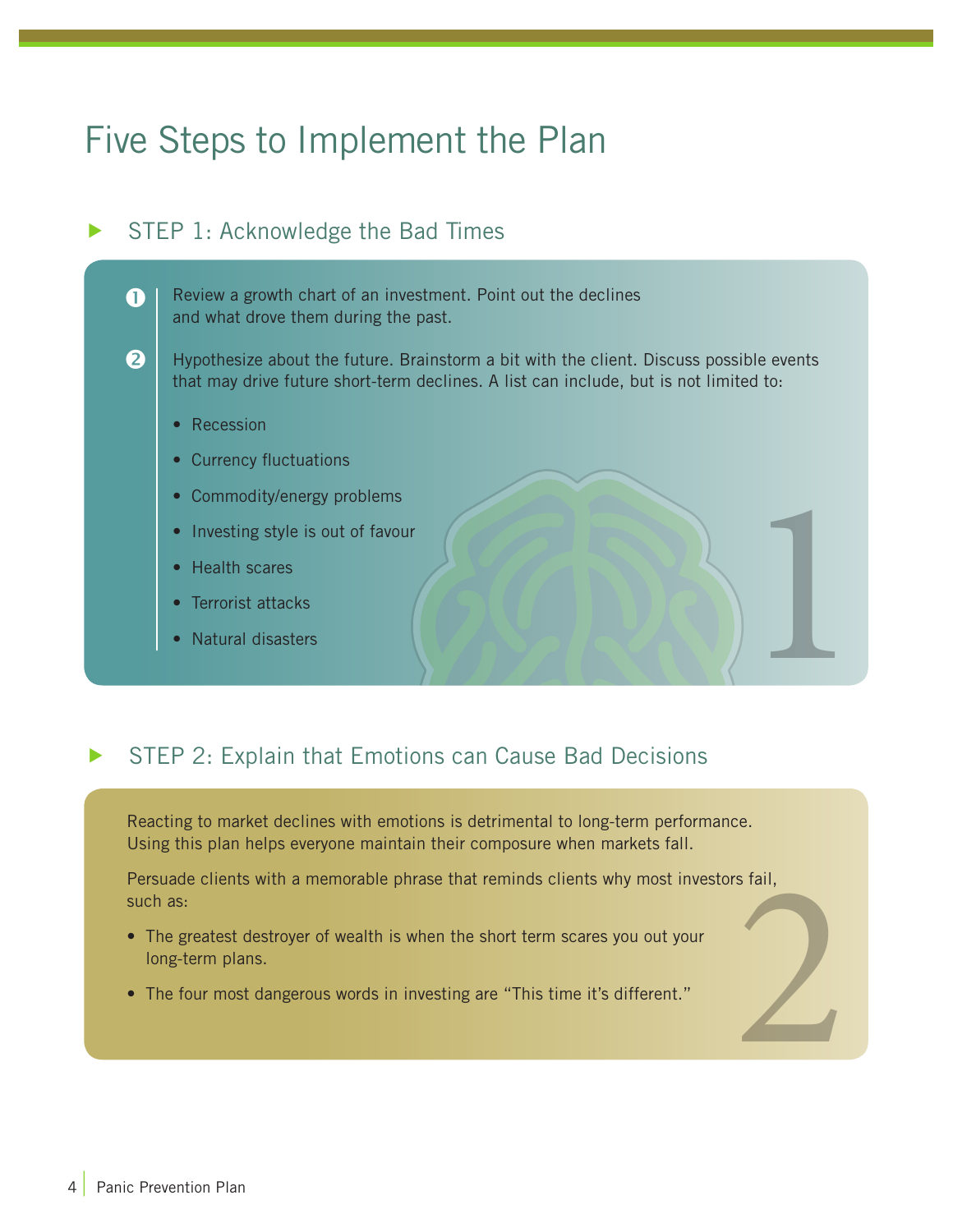# STEP 3: Fill Out Section One of the Plan

Ask your client what their typical reactions to stress are and how they cope with times of stress or panic.

Some possible questions about stress reactions to ask your clients are:

"Have you ever found that investing stress has affected your decisions in the past?" O



"What symptoms do you exhibit when you're experiencing stress? There are many commons signs, such as aches/pains, disruptions in sleeping, eating too much/too little, dreams, tenseness, upset stomach, irritability, etc."

#### Long-term Focus can Minimize Short-term Stress

Much of investing stress comes from getting drawn into a short-term focus. There are stress-reduction techniques that address this common problem. The key is to broaden from a short-term to a long-term focus.

Some suggestions about stress reduction to include:

- Have the client agree to ignore market news for a set period of time (a week, a month, or even just two days).  $\mathbf \Omega$
- Encourage the client to engage in physical activity to relieve stress (e.g., exercise, meditation or even cleaning). 2
- Create and review a pre-determined list of reasons to stay the course. This gives the client a place they can return to when markets drop that reminds them of the wisdom of their plan and connects them to a more rational state of mind.  $\mathbf{e}$
- Review historical so-called market disasters and subsequent market performance. The broad market indices have been remarkably resilient the client a place they can return to when markets drop that reminds them of<br>the wisdom of their plan and connects them to a more rational state of mind.<br>Review historical so-called market disasters and subsequent market<br>p 4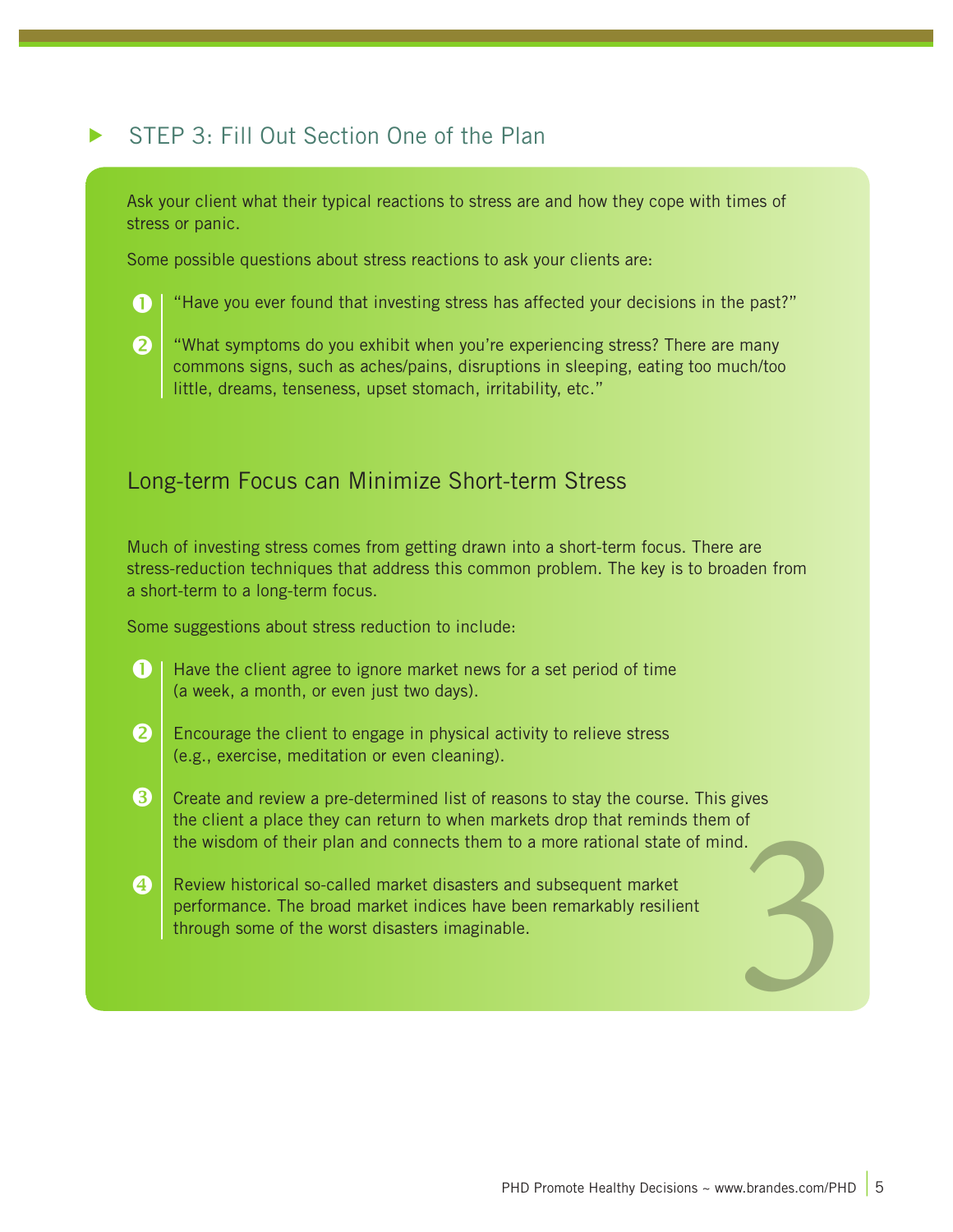# STEP 4: Fill Out Section Two of the Plan

Talk to your client about possible actions that can take advantage of downturns. Acknowledge that it can be necessary/advisable to make portfolio changes when markets are volatile.

Turn a negative (bad market) into a positive (buying opportunity). Market downfalls present the best opportunities to boost performance—for those who are prepared.

Some sample actions to include are:

- During a severe market downturn, we will re-balance your portfolio back to the original allocations to take advantage of undervalued asset classes. A
- When the market declines 15% from its high we will move X% from our cash position into our equity positions. 4 2
- When one of our proven fund managers is underperforming we will look to add new money to the position, since this is an opportunity to "buy low". 6

## STEP 5: Sign and Date the Plan

This final step is subtle, but important. Have the client sign and date the plan; then sign it as a witness. Signing one's name to an agreement on paper increases the likelihood of compliance dramatically. This process make it feel more 'official'. 5

Revisit the plan periodically (perhaps annually) to keep it relevant and up-to-date with the client's objectives.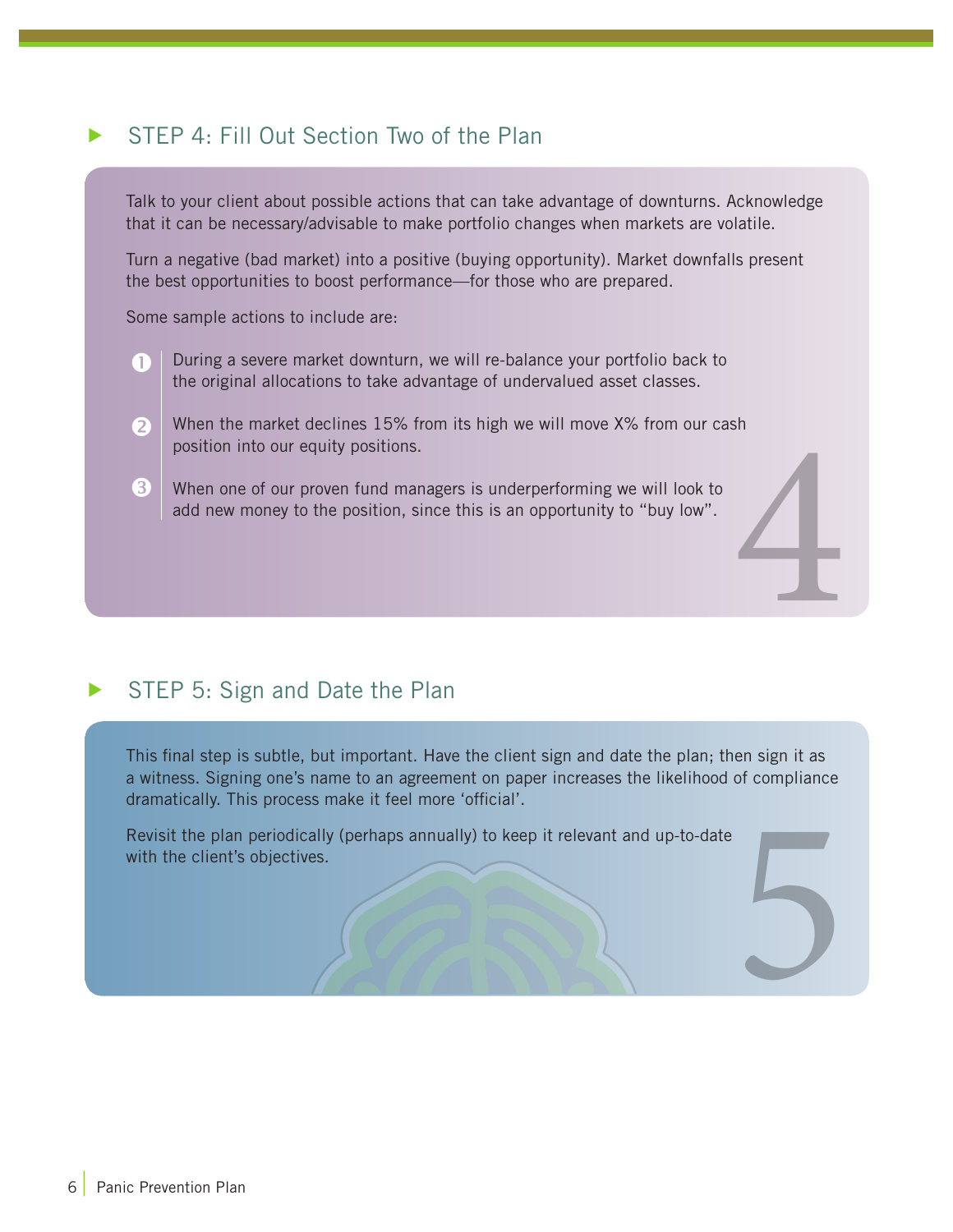# Example Plan

| PHD                         | <b>Panic Prevention Plan</b>                                                                                                                                                                                   | <b>ABC</b><br><b>Financial Ltd.</b> |
|-----------------------------|----------------------------------------------------------------------------------------------------------------------------------------------------------------------------------------------------------------|-------------------------------------|
|                             | The greatest destroyer of wealth is short-term circumstances frightening<br>people out of their long-term plans.                                                                                               |                                     |
|                             | When I experience stress that threatens to affect my long-term investment strategy, I will:                                                                                                                    |                                     |
|                             | GIVE MYSELF A THREE DAY BREAK FROM LOOKING AT THE MARKET. NOTHING IS<br>GOING TO HAPPEN IN THREE DAYS THAT WILL HAVE ANY MEANINGFUL EFFECT ON MY<br>INVESTMENTS.                                               |                                     |
| 2                           | REVIEW THE LIST THAT I CREATED OF REASONS TO STAY THE COURSE. SUCH AS<br>MY DREAM RETIREMENT HOME IN FLORIDA.                                                                                                  |                                     |
|                             | 30 MINUTES. CHOICE OF 1) MOWING THE LAWN, 2) GOING FOR LONG WALK,<br>3) RIDING THE EXERCISE BIKE.                                                                                                              |                                     |
|                             | <b>Crisis Equals Opportunity</b><br>When our investments decline we are going to take steps to take advantage of the current climate:<br>SCENARIO: THE MARKET DECLINES 20% FROM ITS HIGH. WE WILL MOVE 5% FROM |                                     |
|                             | OUR CASH POSITION, AND INCREASE OUR HOLDING IN THE GLOBAL FUND BY 5%.                                                                                                                                          |                                     |
|                             | WHEN ONE OF OUR CORE FUNDS IN UNDERPERFORMING SIGNIFICANTLY, WE WILL<br>LOOK TO ADD NEW MONEY TO THAT POSITION, SINCE WE'RE GETTING A GOOD<br>MANAGER AT A BARGAIN.                                            |                                     |
|                             |                                                                                                                                                                                                                |                                     |
| 6<br>O<br>$\mathbf{2}$<br>3 | FRANCIS 8. CLIENT<br>CLIENT'S NAME<br>SIGNATURE                                                                                                                                                                | DATE                                |